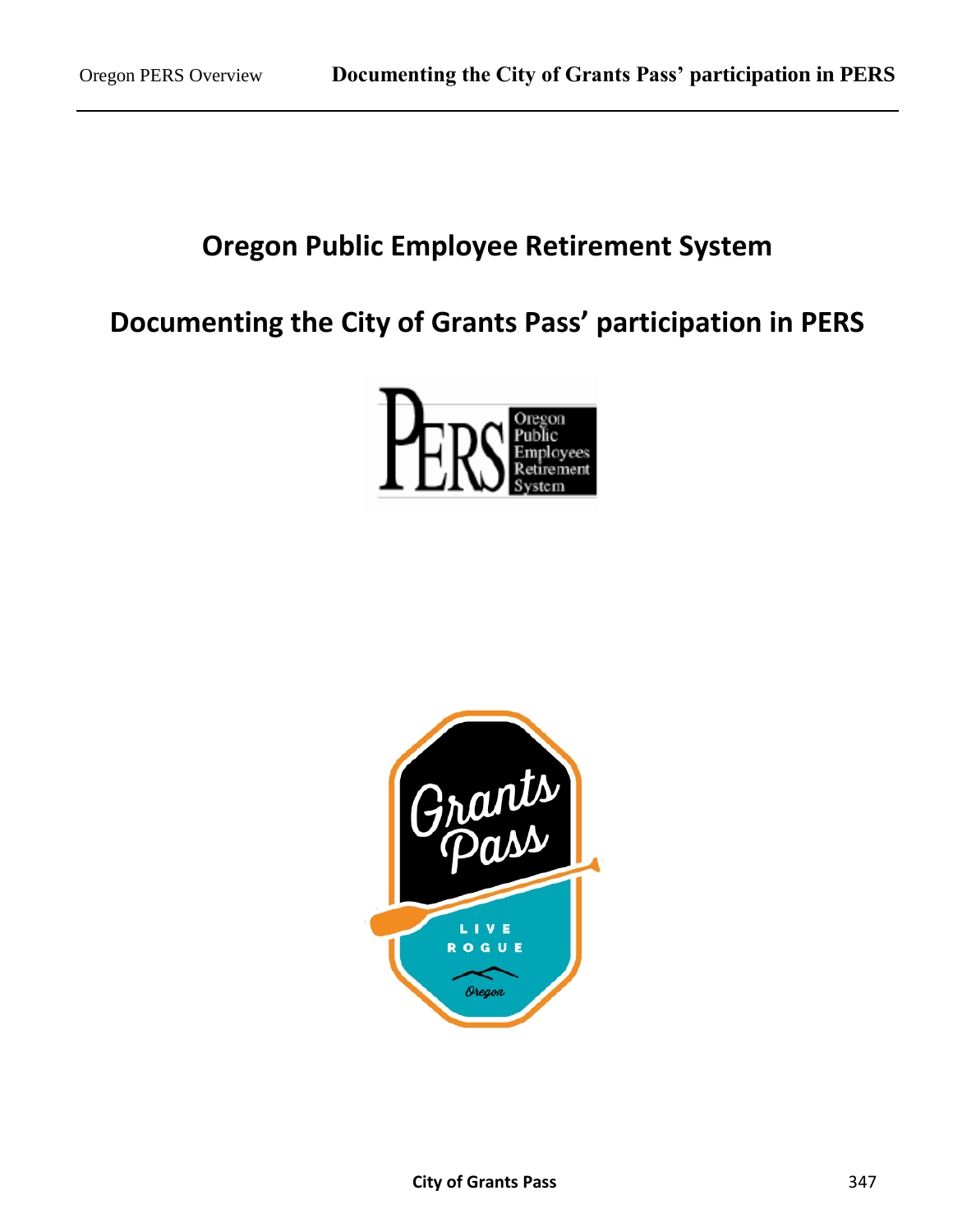### **Overview of the City's Participation in Oregon PERS**

### *Background*

Approximately 55% of the City's current operating expenditures are personnel costs. This is followed by contractual services at about 25%. As Oregon PERS (Public Employees Retirement System) is a major component of overall personnel costs, it's important to explain the budgetary impact of changes to PERS rates. Like most state and local public agencies in Oregon, the City's participation in the Oregon PERS is mandatory. PERS is largely a defined benefit retirement system, and the largest revenue source for the system by far is investment returns. When investment returns temporarily fall well below projected averages, such as happened in 2008, differences between assets in the system and the actuarial liabilities of the system need to be made up over time in part through higher employer contributions. It's important to make sure the system is properly funded and continues to provide investment returns to keep up with the retirement system's contractual and legal obligations.

Public employees that participated in the PERS system prior to system changes made in 2003 receive slightly different benefits than those that started after 2003. PERS charges the City different rates for the different classes of employees and different rates for sworn personnel versus general service personnel. The City uses its insurance/benefits fund to charge slightly different rates to departments as compared to the rates paid into the PERS system to limit the drastic budgetary impact of the State's PERS rates changing every two years. There is currently a PERS reserve in the insurance fund that will be used in the future to offset the impact of rates that are set to increase every two years until the State system is fully funded again.

### *Budget Considerations & PERS Reserve*

For the City of Grants Pass, the impact of every 3% increase to PERS rates equates to approximately \$400,000 per year in additional benefit costs for the City. On July 1, 2017, the average rate increase for Grants Pass for all the different classes of PERS staff is an estimated 3.86%. Tier 1/2 rates are set to increase 4.83% while other classes will increase between 2.81% and 3.47%. Absent additional legislation to change the benefit structure or rate setting process of the system, PERS rates are expected to increase at least 3% on average every two years again starting on July 1, 2019 until rates approach a total of close to 30% of gross payroll costs (according to PERS rate advisory and other presentations). This means rates are likely to go up again in 2019 and 2021 and remain high for many years after 2021. Rates the City pays also increased modestly starting in FY'16 but internally billed rates are scheduled to remain the same until the end of FY'18 in combination with the use of the established PERS reserve. Thanks to actions in the past in building up a PERS reserve, the City's operating budget won't be severely impacted by PERS rate changes for at least a few more years.

PERS rates billed out to City departments have been slightly different than rates paid into the system, with the difference accounted for in the Benefits Administration fund (the PERS reserve established in that fund). A City PERS reserve has been created over many past budget years by a slight difference between department charges and actual payments into the PERS system. It is estimated that this reserve will be drawn down starting in FY'18 when actual PERS rates are adjusted for the next two-year rate cycle. And unless internally billed PERS rates are slightly adjusted over the years, the drawdowns are expected to be much more severe and PERS reserves will likely begin significant declines when PERS rates change again in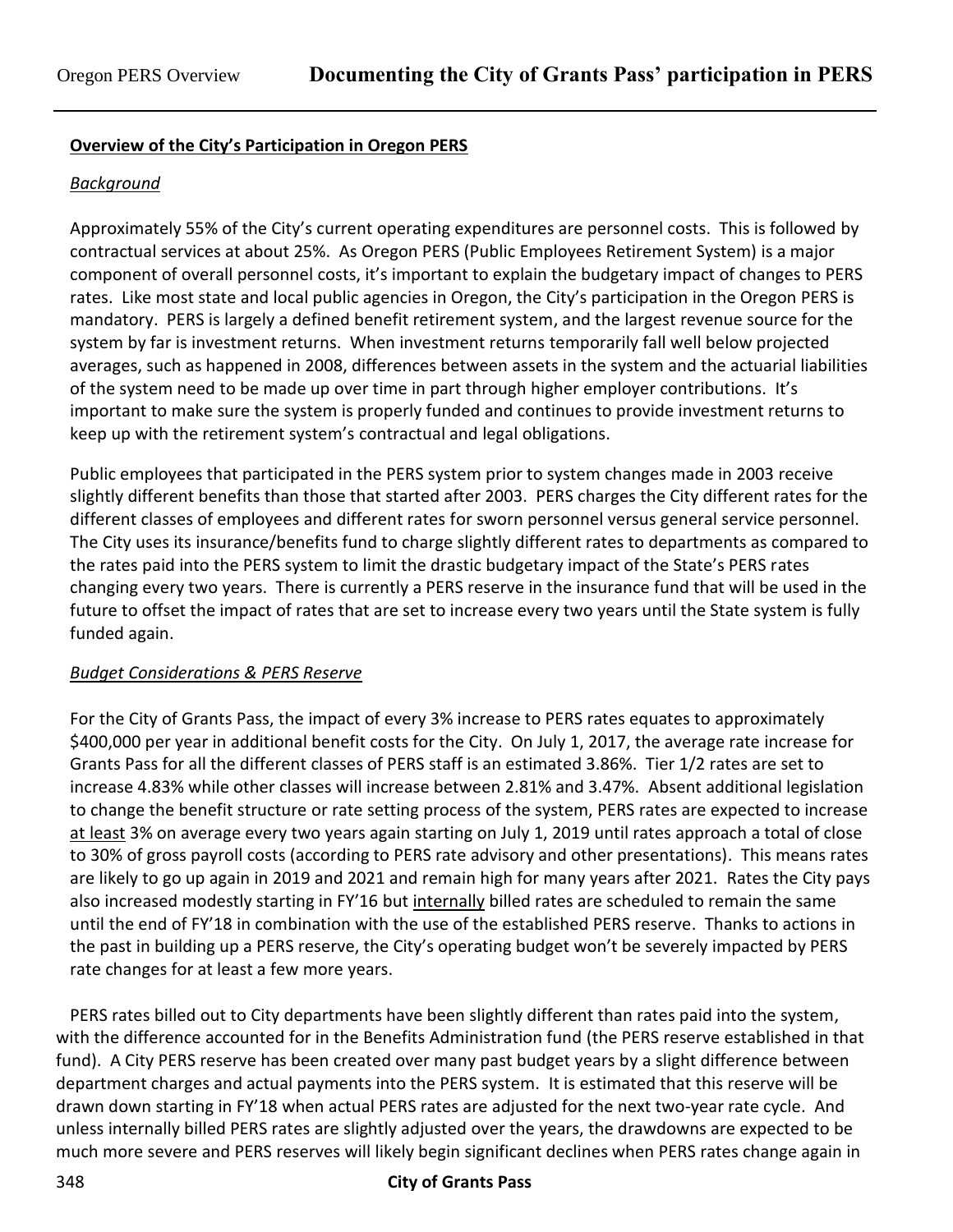FY'20. As the City's participation in PERS is mandatory, this is one of the few ways to manage the effects of large changes to PERS rates every two years.

Due largely to legislative changes made at the state level in 2013-2014 and the deferral of rate increases at the time, the City will be able to hold internally billed PERS rates the same through at least FY'18 by using a small portion of the PERS reserve in FY18. FY'20 would be the year where drawdowns would become much more severe without significant changes to internally billed rates. The following are the actual and projected PERS reserve balances assuming the next rate changes are close to expectations and assuming small adjustments to internally billed rates over the next few years:

| <b>DATE</b>           | PERS RESERVE BALANCE PROJECTION: |
|-----------------------|----------------------------------|
| End of FY'16 (actual) | \$3.2 million                    |
| End of FY'17          | \$3.6 million                    |
| End of FY'18          | \$3.4 million                    |
| End of FY'19          | \$3.4 million                    |
| End of FY'20          | \$2.7 million                    |

The PERS reserve can be found in the Support Services section of the budget and more specifically the Benefits Administration Fund. The next rate change will occur at the beginning of FY'18, followed by another rate change at the beginning of FY'20. Because the FY'16 rate increase came in slightly less than previous expectations, FY'16 and FY'17 years will continue to build on the reserve. The plan at this point is the City would begin drawing on the reserve starting in FY'18 and small incremental annual increases to internally billed rates would happen in each of the few years in combination with the use of some of the reserves. If rates are kept the same and financial markets don't perform well even more severe drawdowns of the reserve would begin in FY'20. It would be preferable to use the reserves incrementally over the next 10 years or so since rates are set to increase through 2021 and remain very high for at least 10 years after 2021. Short-term financial market fluctuations play a big role in the rate setting cycle every two years and internal and external rates will continue to be evaluated on at least an annual basis.

## *Current Rates & City Department Costs*

Total costs billed to departments and costs by major operating divisions are presented below and on the following pages. The total cost for PERS by the major categories is provided below to provide insight into the changes over time. Remember that "Budget" will appear to jump in comparison to "Actual" given that the City frequently has unfilled positions at different times throughout the year that result in temporary expenditure savings. PERS rates are assessed as a percentage of current gross salaries.

|                        | FY'15<br>Actual | FY'16<br>Actual | $\rm FV'17$<br><b>Budget</b> | FY'18<br><b>Budget</b> | FY'19<br><b>Projected</b> |
|------------------------|-----------------|-----------------|------------------------------|------------------------|---------------------------|
| PERS/OPSRP-Employee 6% | 772,893         | 775,892         | 903,780                      | 989,227                | 1,027,073                 |
| PERS/OPSRP-Employer    | 2,445,407       | 2,517,001       | 2,750,271                    | 3,166,244              | 3,355,901                 |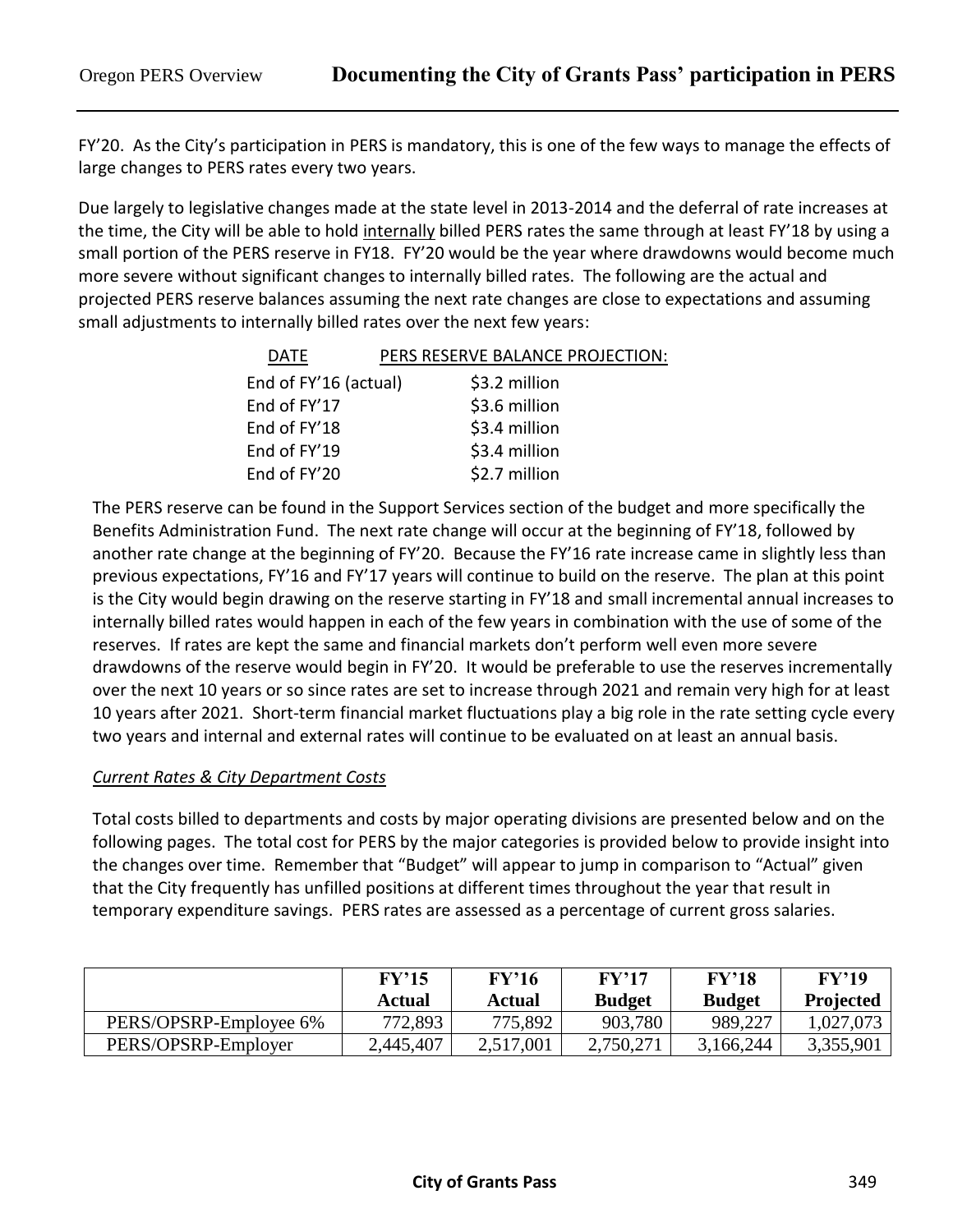| <b>Total PERS Expenditures by Program Area</b> |               |               |               |               |           |  |  |
|------------------------------------------------|---------------|---------------|---------------|---------------|-----------|--|--|
|                                                | FY'15         | FY'16         | FY'17         | FY'18         | FY'19     |  |  |
|                                                | <b>Actual</b> | <b>Actual</b> | <b>Budget</b> | <b>Budget</b> | Projected |  |  |
| <b>Public Safety</b>                           | 2,108,694     | 2,121,308     | 2,361,613     | 2,557,879     | 2,810,121 |  |  |
| Parks                                          | 68,748        | 71,709        | 79,483        | 85,246        | 96,274    |  |  |
| Development                                    | 100,093       | 103,263       | 121,550       | 158,589       | 174,098   |  |  |
| Transportation                                 | 73,766        | 71,060        | 88,072        | 88,221        | 96,318    |  |  |
| Storm Water/Open Space                         | 607           | 539           | $\theta$      | $_{0}$        | $\theta$  |  |  |
| Water                                          | 159,193       | 194,408       | 187,949       | 200,376       | 222,849   |  |  |
| Wastewater                                     | 154,818       | 175,518       | 180,721       | 194,722       | 218,802   |  |  |
| Solid Waste                                    | 2,607         | 2,853         | 2,562         | 3,803         | 4,467     |  |  |
| <b>Administrative Services</b>                 | 262,575       | 260,755       | 290,553       | 310,425       | 339,775   |  |  |
| <b>Support Services</b>                        | 285,988       | 310,896       | 341,548       | 556,210       | 420,270   |  |  |
| Lands & Building                               | 1,211         | 584           | $\theta$      | 0             | $\theta$  |  |  |
| <b>TOTAL</b>                                   | 3,218,300     | 3,312,894     | 3,654,051     | 4,155,471     | 4,382,974 |  |  |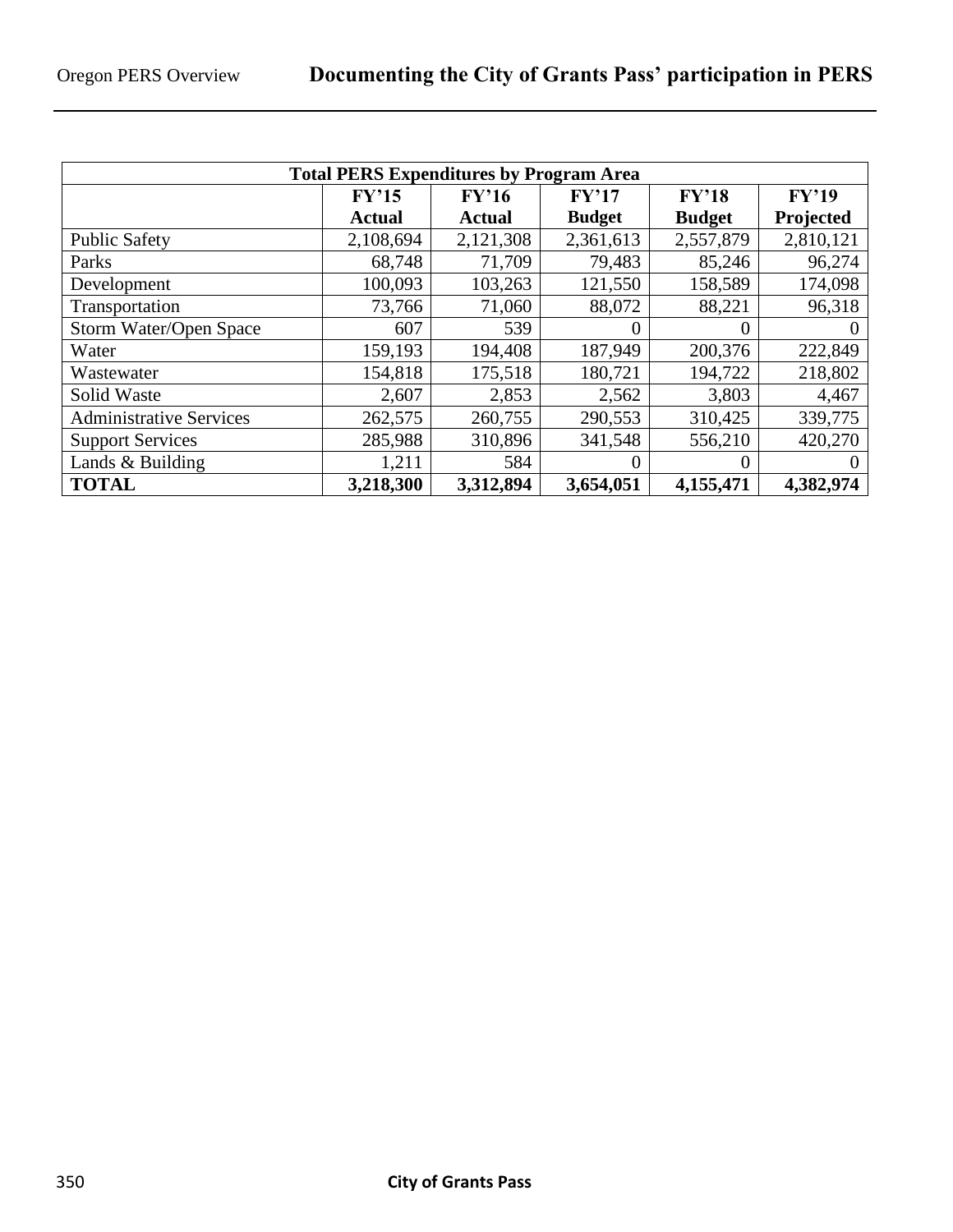| Department                        | FY15 Actual | FY16 Actual                         | FY17 Adopted       | FY18 Recommend     | <b>FY19 Projected</b> |
|-----------------------------------|-------------|-------------------------------------|--------------------|--------------------|-----------------------|
|                                   |             | <b>PUBLIC SAFETY</b>                |                    |                    |                       |
| PS-FIRE RESCUE DIVISION           | 724,663     | 708,236                             | 720,542            | 758,284            | 859,133               |
| PS-POLICE DIVISION                | 1,089,621   | 1,104,679                           | 1,259,949          | 1,376,425          | 1,485,246             |
| PS-SUPPORT DIVISION               | 294,409     | 308,394                             | 381,122            | 423,170            | 465.742               |
|                                   | 2,108,694   | 2,121,308                           | 2,361,613          | 2,557,879          | 2,810,121             |
|                                   |             | <b>PARKS</b>                        |                    |                    |                       |
| <b>AQUATIC SERVICES</b>           | 3,272       | 3,114                               | 3,752              | 3,606              | 3,944                 |
| PARKS MAINTENANCE SERVICES        | 63,020      | 66,028                              | 73,098             | 78,987             | 89,460                |
| <b>RECREATION SERVICES</b>        | 2,456       | 2,566                               | 2,633              | 2,653              | 2,870                 |
|                                   | 68,748      | 71,709                              | 79,483             | 85,246             | 96,274                |
|                                   |             | <b>DEVELOPMENT</b>                  |                    |                    |                       |
| <b>BUILDING AND SAFETY</b>        | 30,822      | 32,461                              | 35,025             | 49,480             | 52,385                |
| DOWNTOWN DEVELOPMENT              | 15,826      | 17,446                              | 20,851             | 26,667             | 30,165                |
| ECONOMIC DEVELOPMENT              | 3,180       | 2,087                               | 11,590             | 12,379             | 13,982                |
| <b>PLANNING</b>                   | 49,249      | 50,389                              | 53,092             | 68,988             | 76,348                |
| <b>TOURISM PROMOTION SERVICES</b> | 1,016       | 880                                 | 992                | 1,075              | 1,218                 |
|                                   | 100,093     | 103,263                             | 121,550            | 158,589            | 174,098               |
|                                   |             | <b>TRANSPORTATION</b>               |                    |                    |                       |
| STREET & DRAINAGE MAINT           | 69,935      | 68,147                              | 83,790             | 88,221             | 96,318                |
| TRANSPORTATION PROJECTS           | 3,831       | 2,913                               | 4,282              | $\mathbf 0$        | $\mathbf{0}$          |
|                                   | 73.766      | 71,060                              | 88,072             | 88,221             | 96.318                |
|                                   |             | <b>STORM WATER &amp; OPEN SPACE</b> |                    |                    |                       |
| <b>STORM DRAIN SDCs</b>           | 607         | 539                                 | 0                  | 0                  | 0                     |
|                                   |             | <b>WATER</b>                        |                    |                    |                       |
| <b>WATER DISTRIBUTION</b>         | 72,938      | 84,158                              | 98,605             | 108,107            | 118,903               |
| <b>WATER PROJECTS</b>             | 3,550       | 3,540                               | 4,156              | 6,427              | 6,989                 |
| <b>WATER TREATMENT</b>            | 82,705      | 106,710                             | 85,188             | 85,842             | 96,957                |
|                                   | 159,193     | 194,408                             | 187,949            | 200,376            | 222,849               |
|                                   |             | <b>WASTEWATER</b>                   |                    |                    |                       |
| WASTEWATER COLLECTION             | 60,892      | 65,850                              | 69,282             | 79,311             | 88,569                |
| <b>WASTEWATER PROJECTS</b>        | 3,965       | 5,173                               | 4,156              | 6,426              | 6,989                 |
| WASTEWATER TREATMENT              | 89,961      | 104,495                             | 107,283<br>180,721 | 108,985<br>194,722 | 123,244               |
|                                   | 154,818     | 175,518<br><b>SOLID WASTE</b>       |                    |                    | 218,802               |
| SOLID WASTE CONSTRUCTION          | 412         | 355                                 | 0                  | 0                  | $\mathbf{0}$          |
| SOLID WASTE OPERATIONS            | 2,196       | 2,498                               | 2,562              | 3,803              | 4,467                 |
|                                   | 2,607       | 2,853                               | 2,562              | 3,803              | 4,467                 |
|                                   |             | <b>ADMINISTRATIVE SERVICES</b>      |                    |                    |                       |
| <b>FINANCE</b>                    | 147,282     | 152,314                             | 167,687            | 181,689            | 198,165               |
| HUMAN RESOURCES                   | 41,219      | 38,103                              | 38,955             | 40,741             | 44,997                |
| <b>LEGAL SERVICES</b>             | 381         | 225                                 | 3,957              | 4,083              | 4,478                 |
| MANAGEMENT SERVICES               | 73,693      | 70,112                              | 79,954             | 83,912             | 92,135                |
|                                   | 262,575     | 260,755                             | 290,553            | 310,425            | 339,775               |
|                                   |             | <b>SUPPORT SERVICES</b>             |                    |                    |                       |
| BENEFITS ADMINISTRATION           | 0           | 0                                   | 0                  | 172,900            | 0                     |
| <b>ENGINEERING</b>                | 45,096      | 70,397                              | 79,325             | 88,393             | 96,955                |
| EQUIPMENT REPLACEMENT             | 7,252       | 0                                   | 0                  | 0                  | 0                     |
| <b>GARAGE OPERATIONS</b>          | 31,603      | 35,115                              | 44,158             | 52,635             | 58,742                |
| GENERAL INSURANCE                 | 2,733       | 2,740                               | 3,932              | 3,934              | 4,406                 |
| INFORMATION TECHNOLOGY            | 71,961      | 77,308                              | 80,597             | 85,582             | 94,586                |
| PARKS & CD MGMT SERVICES          | 99,368      | 94,137                              | 101,026            | 111,700            | 121,082               |
| PROPERTY MANAGEMENT               | 22,901      | 25,899                              | 24,924             | 30,445             | 32,826                |
| WORKERS COMP INSURANCE            | 5,073       | 5,300                               | 7,586              | 10,621             | 11,673                |
|                                   | 285,988     | 310,896                             | 341,548            | 556,210            | 420,270               |
|                                   |             | <b>LANDS &amp; BUILDINGS</b>        |                    |                    |                       |
| LANDS AND BLDGS PROJECTS          | 1,211       | 584                                 | 0                  | 0                  | 0                     |
|                                   | 3,218,300   | 3,312,894                           | 3,654,051          | 4,155,471          | 4,382,974             |

**City of Grants Pass** 351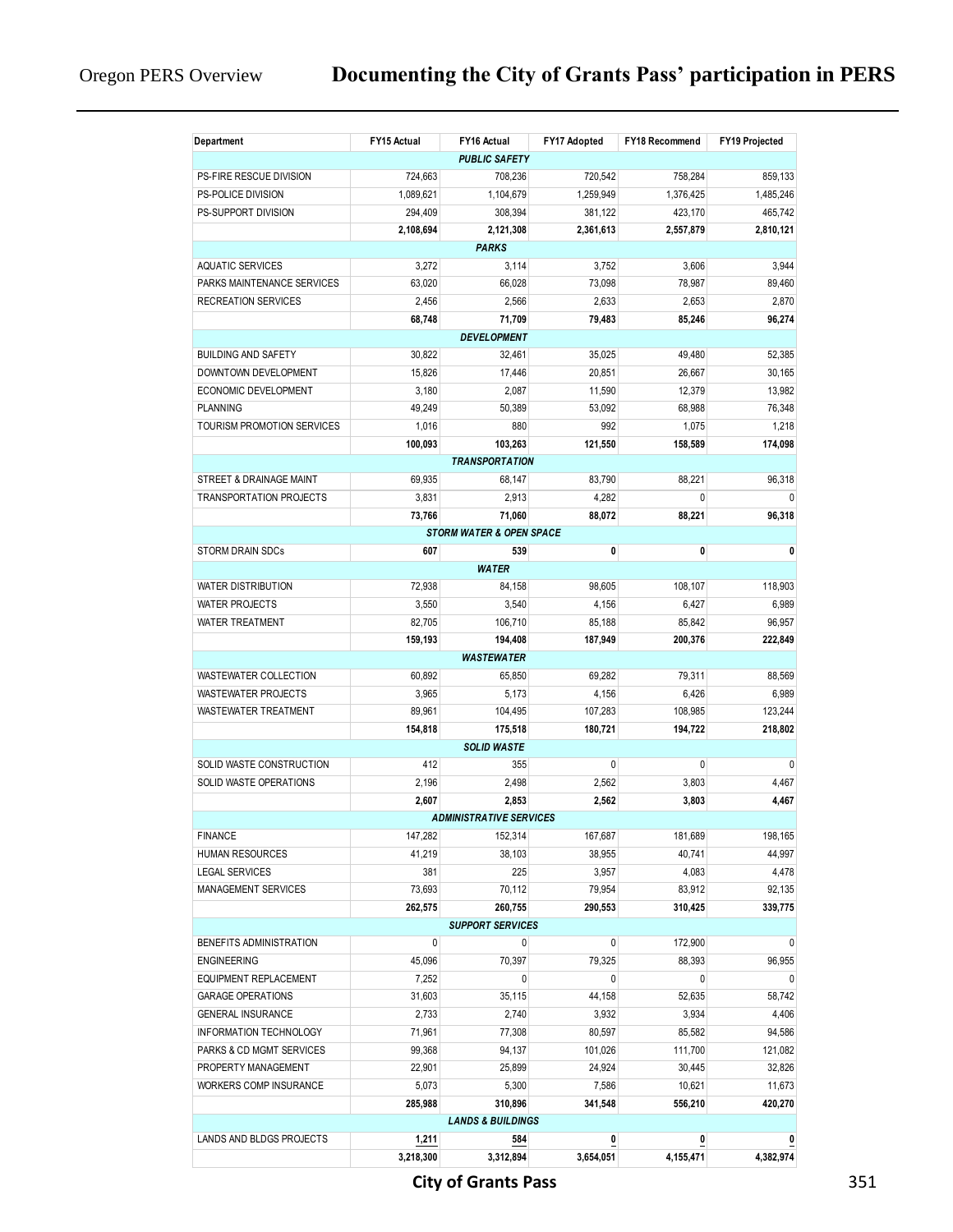# *The 6% "Pick-Up"*

PERS currently requires a payment of 6% of a public employee's gross wages into the system, paid either by the employee or by the employer. Most public employers, such as the City of Grants Pass, have elected to pay the 6% on behalf of the employee as part of the overall compensation package. This allows payroll taxes to be minimized (all things being equal in terms of the total compensation package). The costs shown above include both the main PERS rate and the 6% portion.

## *Rate Drivers & PERS Reserve Impact*

PERS rate changes are largely and directly correlated to the broad performance of financial markets, and rate changes tend to lag the actual performance of financial markets by at least two years. The FY'10 and FY'11 rates billed by PERS were reduced because of financial market performance that was healthy prior to 2008. However, knowing that 2008 was one of the worst financial market performances in many years, the City billed all departments at the same PERS rates as the previous two-year cycle and set aside additional reserves in the Benefits Administration program. Reserves have been set aside for many years by charging slightly different rates to operating departments as compared to the PERS system payment requirements, and at the peak of the PERS rate setting cycle these reserves will be used to lessen the impact of higher rates.

The State PERS Board made a policy decision to spread unfunded liabilities, largely the result of retirement benefits for Tier 1/Tier 2 employees, to all groups. As the current employee membership in Tier 1/Tier 2 has declined due to retirements, the financial impact of liabilities and financial market losses in 2008 produced staggering rate projections for these remaining Tier 1/2 employees. Government agencies have found these impacts more manageable by allocating a portion of the liabilities across all groups of employees, and so under the State's rate setting rules the liabilities are spread across all categories of PERS employees. It is also noteworthy that the State has addressed the issue of Tier1/Tier2 benefits in that since 2003 new public employees do not have the same defined benefits. However, the system remains to be partially a defined benefit plan that sets retirement benefits based on time of service rather than by how much is earned in an employee's individual retirement account and how well investments perform. This type of retirement plan is challenging to manage when retirement portfolio returns come in well under average long-term expectations, as was the case in 2008.

Due to the historic losses in financial markets in 2008 and limited recovery of the unfunded liability since that time, it is currently expected that at least 3% increases will be implemented by the state PERS program every two years starting again on July 1, 2017 and for the next couple rate cycles unless the portfolio returns come in significantly higher than assumed earning rates. Investments must return well over the assumed returns of 7.5% in order for the unfunded liability to decrease in a given year. Over the FY18 year, the City will bill all departments at rates slightly lower than what is paid into the system and begin small incremental annual increases to internally billed rates in FY19.

Actuarial liabilities compared to growth in assets for the State operated PERS system will have to be monitored to predict the impact of future rate setting cycles. Ultimately the move to create PERS reserves will lessen the future impact of PERS rate hikes towards the end of the rate increase cycle and will help smooth the potential volatility of City personnel and related benefit costs. While the City cannot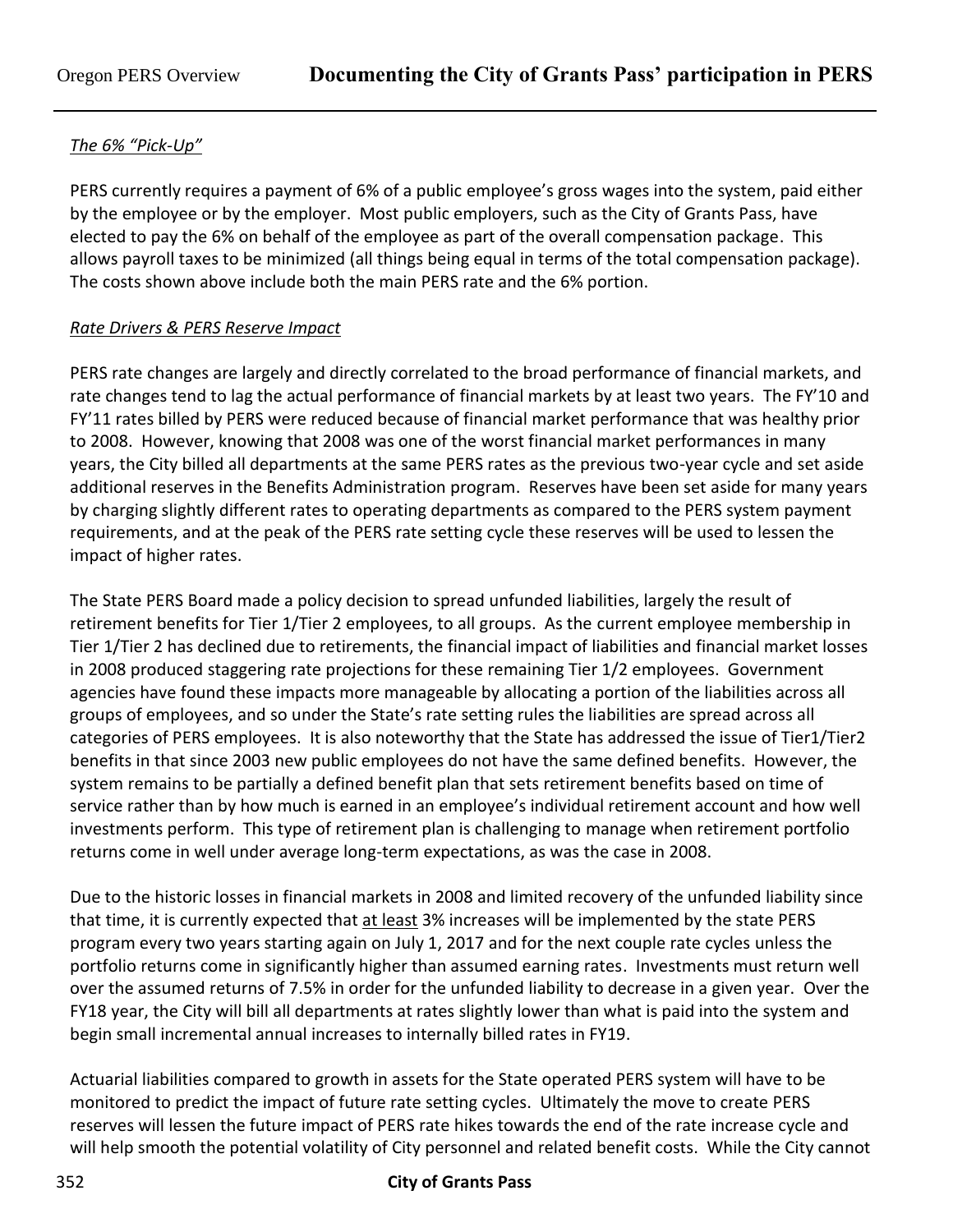control these rates and must follow the rules of the State's system, the City has taken steps to prepare for future PERS cost increases.

The rate increases that the City experienced starting July 1, 2015, were less than previous expectations. This is due in part to the City now being part of the State & Local Government Rate Pool for its Tier 1 and Tier 2 liabilities for the first time. Grants Pass is no longer an independent employer for the calculated liabilities for the PERS Tiers previous to OPSRP (2003), and the difference between the funded status of Grants Pass and the pool at the point where Grants Pass joined the rate pool recently, is set to be amortized over many years into the future. PERS rate changes every two years might be slightly less volatile in the future due to this change that was made in the last cycle.

Absent above average investment returns, the City of Grants Pass and almost all other public agencies in Oregon currently have an actuarial unfunded liability related to participation in PERS. Each year, PERS engages an actuary to determine the proper measure of actuarial assets, actuarial liabilities, the system's funded status, and each employer's share of assets and liabilities. Below is some information directly from PERS for a better understanding of this retirement system.

# **Information directly from Oregon PERS**

The following charts and data points about Oregon PERS were copied from presentations created by PERS dated September 2016, titled "PERS by the Numbers" and "PERS Facts." The charts that follow highlight the importance of portfolio returns to the rate setting cycle for public agencies in Oregon.



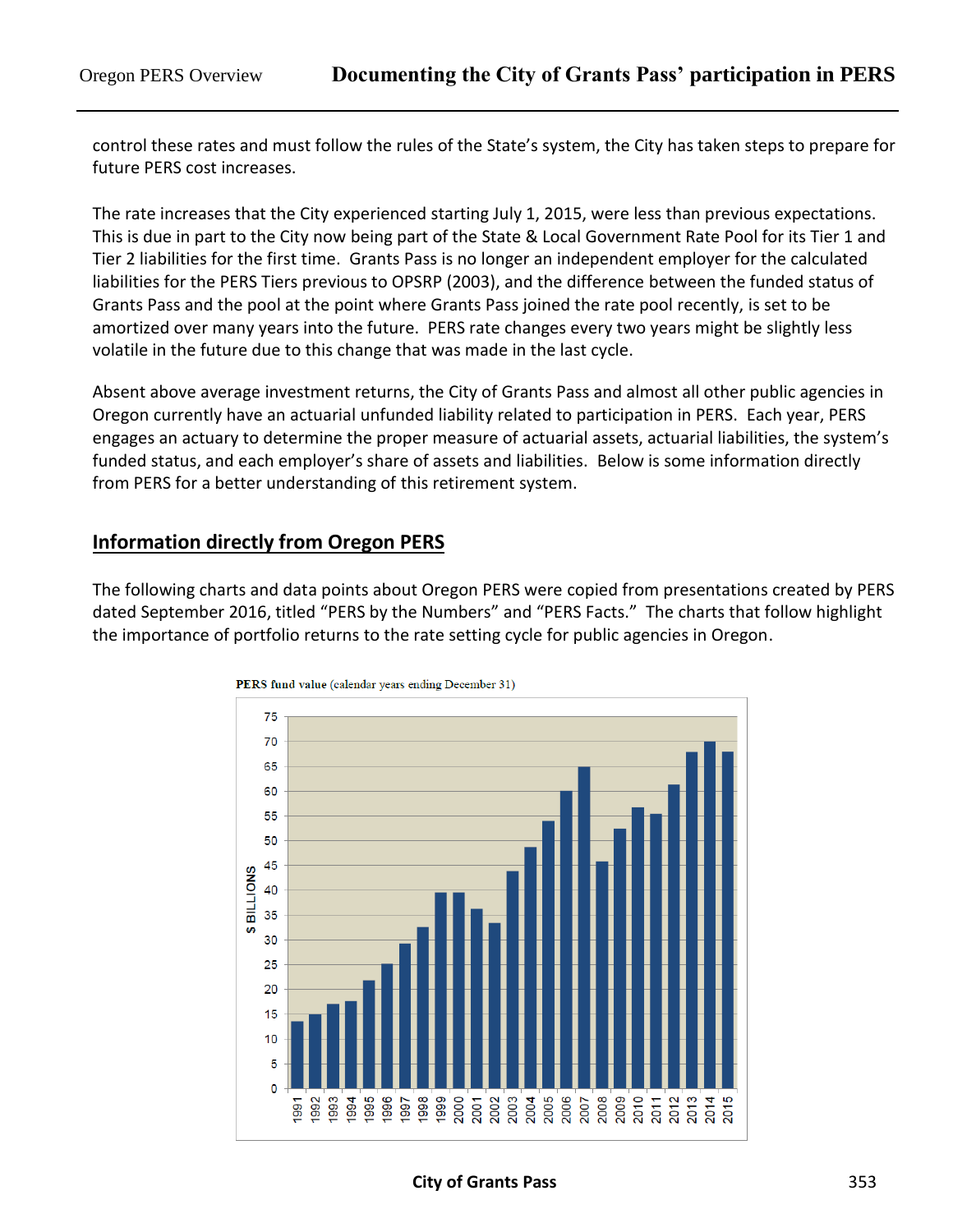### 3. System Funding Level and Status (continued)

### Unfunded actuarial liability history and funded ratio<sup>1</sup>

| Valuation <sup>2</sup><br>Date |          | With Side Accounts <sup>3</sup><br>(starting in 2002) | <b>Without Side Accounts</b> |                         |  |
|--------------------------------|----------|-------------------------------------------------------|------------------------------|-------------------------|--|
|                                | UAL (SM) | <b>Funded Ratio (%)</b>                               | UAL (\$M)                    | <b>Funded Ratio (%)</b> |  |
| 2000                           | 1,545    | 96.4                                                  | 1,545                        | 96.4                    |  |
| 2001                           | $-2,031$ | 105.4                                                 | $-2.031$                     | 105.4                   |  |
| 2002                           | 3,204    | 92.0                                                  | 3,983                        | 89.9                    |  |
| 2003                           | 1,751    | 96.1                                                  | 6,227                        | 86.0                    |  |
| 2004                           | 2,122    | 95.6                                                  | 7,678                        | 84.0                    |  |
| 2005                           | $-1,751$ | 104.0                                                 | 4,919                        | 91.0                    |  |
| 2006                           | $-5,019$ | 109.7                                                 | 2,229                        | 95.7                    |  |
| 2007                           | $-6,120$ | 111.5                                                 | 1,538                        | 97.1                    |  |
| 2008                           | 10,998   | 80.0                                                  | 16,133                       | 70.4                    |  |
| 2009                           | 8,108    | 86.0                                                  | 13,598                       | 76.0                    |  |
| $2010^{4}$                     | 7,700    | 87.0                                                  | 13,300                       | 78.0                    |  |
| 2011                           | 11,030   | 82.0                                                  | 16,255                       | 73.0                    |  |
| $2012^5$                       | 5,600    | 91.0                                                  | 11,100                       | 82.0                    |  |
| 2013                           | 2,600    | 96.0                                                  | 8,500                        | 86.0                    |  |
| $2014^6$                       | 12,100   | 84.0                                                  | 18,000                       | 76.0                    |  |
| 2015                           | 16,200   | 79.0                                                  | 21,800                       | 71.0                    |  |

1 Includes RHIA/RHIPA.

2 2000-2003 UALs were calculated using actuarial value of assets (AVA) based on year-to-year changes in asset values smoothed over four-year periods. All other UALs since 1997 were calculated using an AVA based on fair market value.

3 The official PERS valuation UAL and funded ratio are based on accepted actuarial standards and methodologies. These methodologies are subject to review and revision every two years. A negative UAL amount represents a surplus.

4 2010 and after includes the OPSRP Pension Program, 2000-2009 reflects only Tier One/Tier Two.

5 Includes liability reductions from Senate Bills 822 & 861 and new Board-adopted actuarial assumptions and methods from the 2012 Experience Study.

6 Includes the Moro decision and new Board-adopted actuarial assumptions and methods from the 2014 Experience Study.

#### Actuarial accrued liabilities (as of December 31, 2015)

Approximately 70% of PERS' total accrued liability is for members who are no longer working in PERS-covered employment (retired and inactive members).

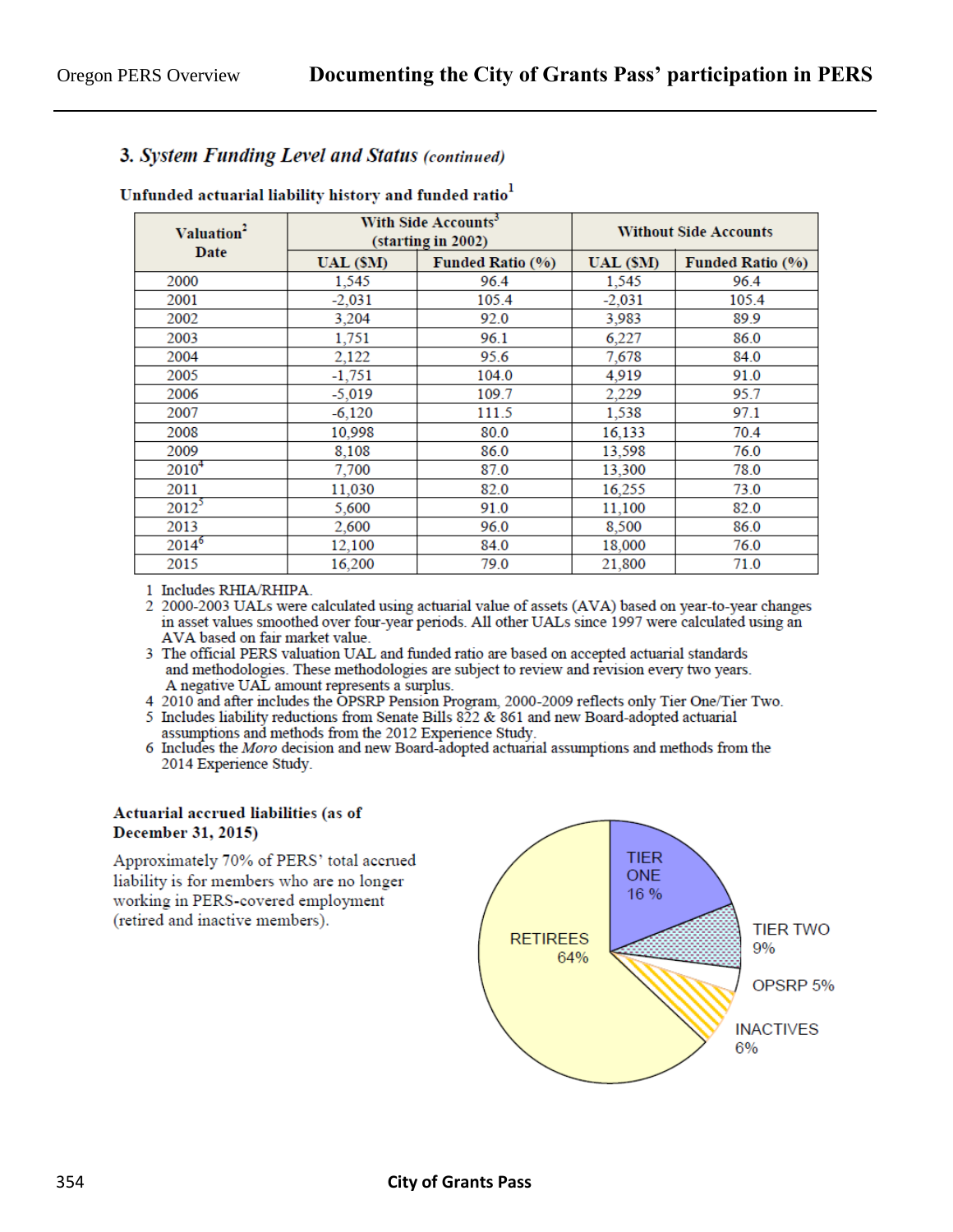### 4. System Revenue (continued)

Regular account earnings available for crediting and actual distributions to Tier One member regular accounts based on 2015 earnings



#### 4. System Revenue (continued)

System-wide average employer contribution rates as a percent of covered salary (net rates include side account offsets).